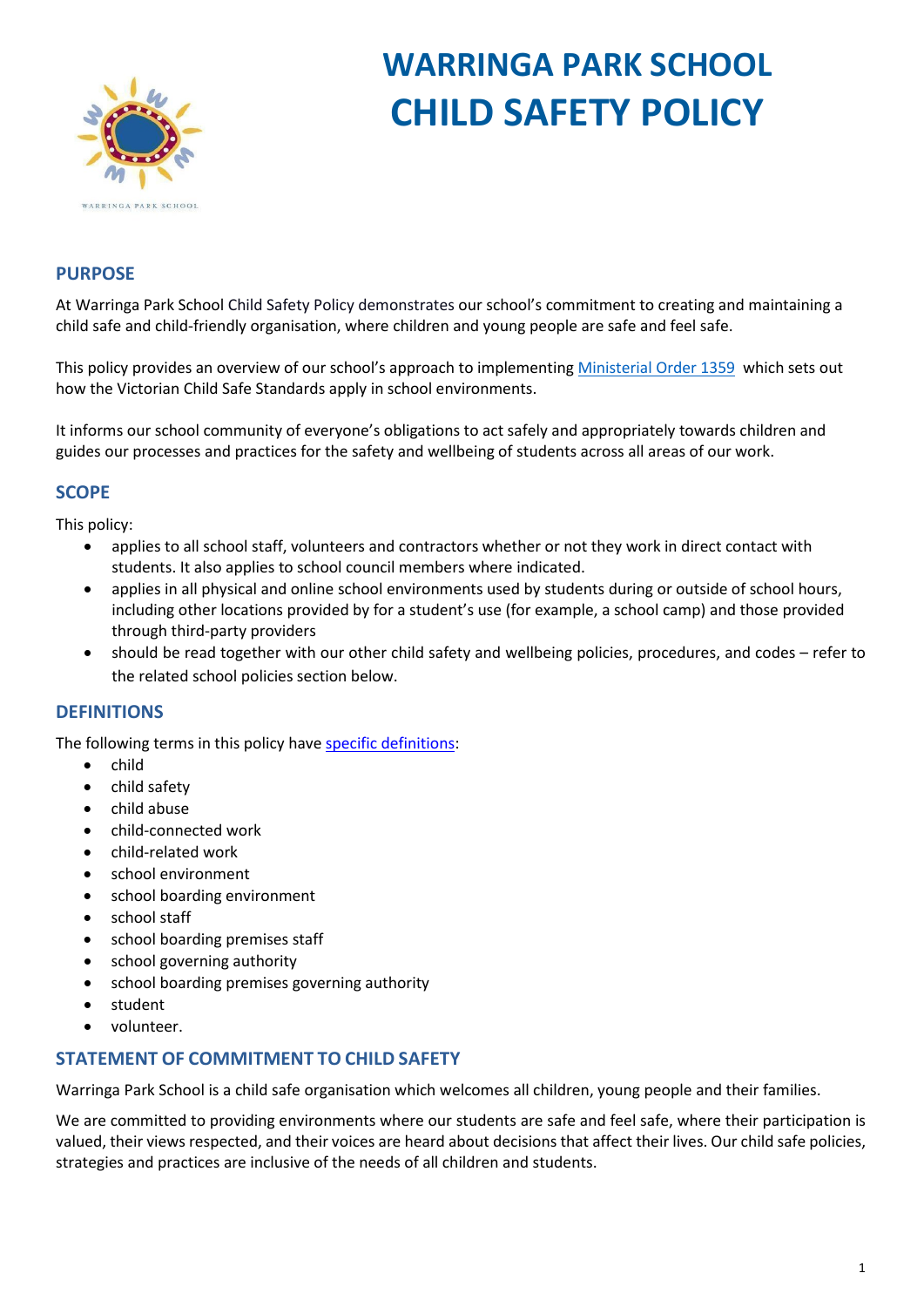We have no tolerance for child abuse and take proactive steps to identify and manage any risks of harm to students in our school environments.

We promote positive relationships between students and adults and between students and their peers. These relationships are based on trust and respect.

We take proactive steps to identify and manage any risk of harm to students in our school environment. When child safety concerns are raised or identified, we treat these seriously and respond promptly and thoroughly.

Particular attention is given to the child safety needs of Aboriginal students, those from culturally and linguistically diverse backgrounds, international students, students with disabilities, those unable to live at home, children and young people who identify as lesbian, gay, bisexual, trans and gender diverse, intersex and queer (LGBTIQ+) and other students experiencing risk or vulnerability. Inappropriate or harmful behaviour targeting students based on these or other characteristics, such as racism or homophobia, are not tolerated at our school, and any instances identified will be addressed with appropriate consequences.

Child safety is a shared responsibility. Every person involved in our school has an important role in promoting child safety and wellbeing and promptly raising any issues or concerns about a child's safety.

We are committed to regularly reviewing our child safe practices, and seeking input from our students, families, staff, and volunteers to inform our ongoing strategies.

# **ROLES AND RESPONSIBILITIES**

#### **SCHOOL LEADERSHIP TEAM**

Our school leadership team comprising the principal, assistant principal and team leaders are responsible for ensuring that a strong child safe culture is created and maintained, and that policies and practices are effectively developed and implemented in accordance with Ministerial Order 1359.

Principals and assistant principals will:

- ensure effective child safety and wellbeing governance, policies, procedures, codes and practices are in place and followed
- model a child safe culture that facilitates the active participation of students, families and staff in promoting and improving child safety, cultural safety and wellbeing
- enable inclusive practices where the diverse needs of all students are considered
- reinforce high standards of respectful behaviour between students and adults, and between students
- promote regular open discussion on child safety issues within the school community including at leadership team meetings, staff meetings and school council meetings
- facilitate regular professional learning for staff and volunteers (where appropriate) to build deeper understandings of child safety, cultural safety, student wellbeing and prevention of responding to abuse
- create an environment where child safety complaints and concerns are readily raised, and no one is discouraged from reporting an allegation of child abuse to relevant authorities.

#### **SCHOOL STAFF AND VOLUNTEERS**

All staff and volunteers will:

- participate in child safety and wellbeing induction and training provided by the school or the Department of Education and Training, and always follow the school's child safety and wellbeing policies and procedures
- act in accordance with our Child Safety Code of Conduct which can be found on our website
- identify and raise concerns about child safety issues in accordance with our Child Safety Responding and Reporting Obligations Policy and Procedures, found on our website, including following the [Four Critical](https://www.education.vic.gov.au/school/teachers/health/childprotection/Pages/report.aspx)  [Actions for Schools](https://www.education.vic.gov.au/school/teachers/health/childprotection/Pages/report.aspx)
- ensure students' views are taken seriously and their voices are heard about decisions that affect their lives
- implement inclusive practices that respond to the diverse needs of students.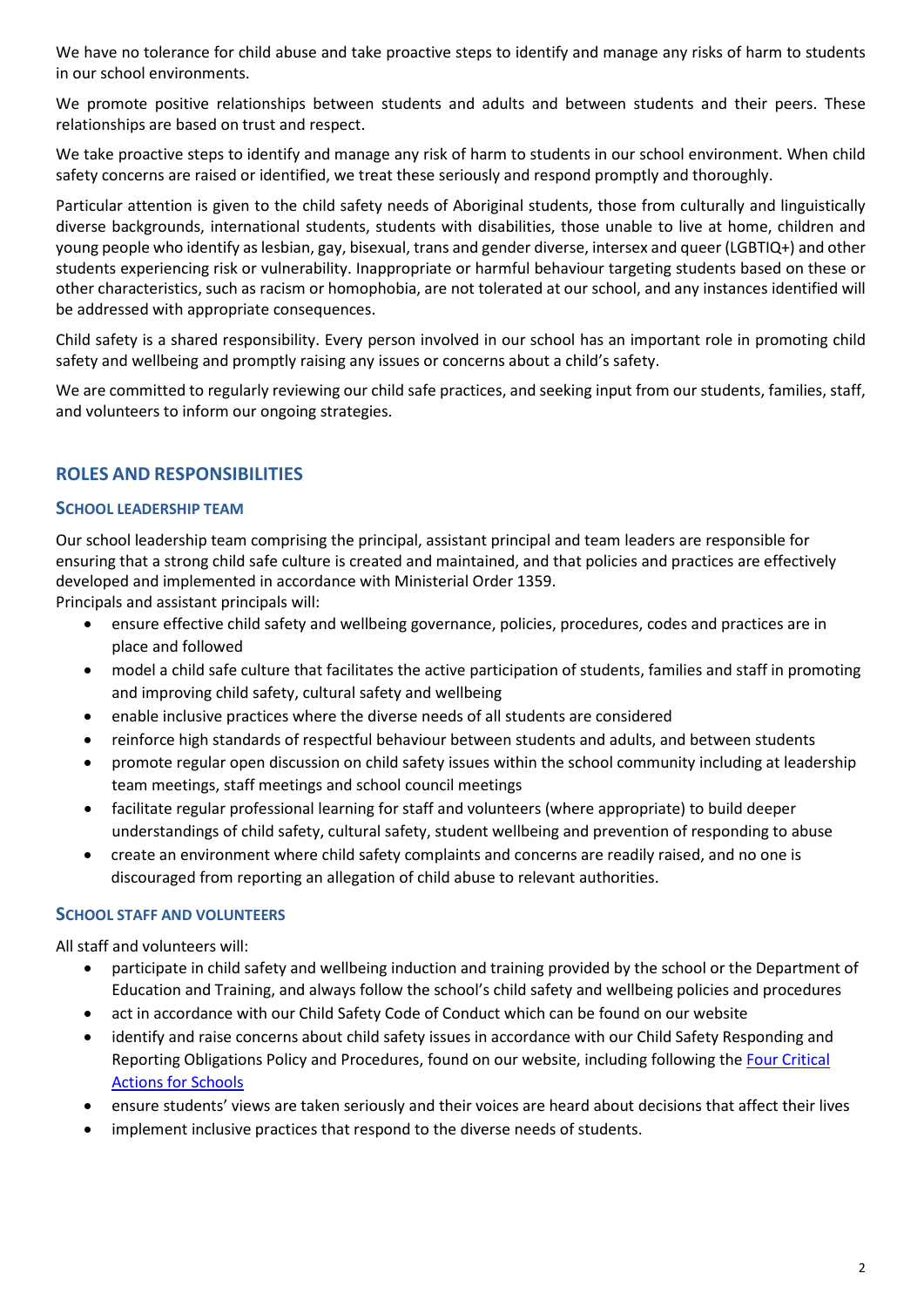## **SCHOOL COUNCIL**

In performing the functions and powers given to them under the *Education and Training Reform Act 2006*, school council members will:

- champion and promote a child safe culture with the broader school community
- ensure that child safety is a regular agenda item at school council meetings
- undertake annual training on child safety,
- approve updates to, and act in accordance with the Child Safety Code of Conduct to the extent that it applies to school council employees and members
- At our school, school council employment duties are delegated to the principal who is bound by this policy.

#### **SPECIFIC STAFF CHILD SAFETY RESPONSIBILITIES**

Warringa Park School has nominated a child safety Champion to support the principal to implement our child safety policies and practices, including staff and volunteer training.

The responsibilities of the child safety champion are outlined at [Guidance for child safety champions.](https://www.vic.gov.au/guidance-child-safety-champions)

Our principal and child safety champion are the first point of contact for child safety concerns or queries and for coordinating responses to child safety incidents.

- Child Safety Champion is responsible for monitoring the school's compliance with the Child Safety Policy. Anyone in our school community should approach a member of the leadership team if they have any concerns about the school's compliance with the Child Safety Policy.
- Child Safety Champion is responsible for informing the school community about this policy, and making it publicly available
- Other specific roles and responsibilities are named in other child safety policies and procedures, including the Child Safety Code of Conduct, Child Safety Responding and Reporting Obligations (including Mandatory Reporting) Policy and Procedures, and Child Safety Risk Register.

Our school has also established a Wellbeing Team who meet regularly to identify and respond to any ongoing matters related to child safety and wellbeing. The Student Representative Group provides an opportunity for students to provide input into school strategies.

# **CHILD SAFETY CODE OF CONDUCT**

Our Child Safety Code of Conduct sets the boundaries and expectations for appropriate behaviours between adults and students. It also clarifies behaviours that are not acceptable in our physical and online environments. We ensure that students also know what is acceptable and what is not acceptable so that they can be clear and confident about what to expect from adults in the school.

The Child Safety Code of Conduct, found on our website, also includes processes to report inappropriate behaviour.

#### **MANAGING RISKS TO CHILD SAFETY AND WELLBEING**

At our school, we identify, assess and manage risks to child safety and wellbeing in our physical and online school environments. These risks are managed through our child safety policies, procedures and practices, and in our activity specific risk registers, such as those we develop for off-site overnight camps, adventure activities and facilities and services we contract through third party providers for student use.

Our Child Safety Risk Register is used to record any identified risks related to child abuse alongside actions in place to manage those risks. Our school leadership team will monitor and evaluate the effectiveness of the actions in the Child Safety Risk Register at least annually.

#### **ESTABLISHING A CULTURALLY SAFE ENVIRONMENT**

At Warringa Park School, we are committed to establishing an inclusive and culturally safe school where the strengths of Aboriginal culture, values and practices are respected.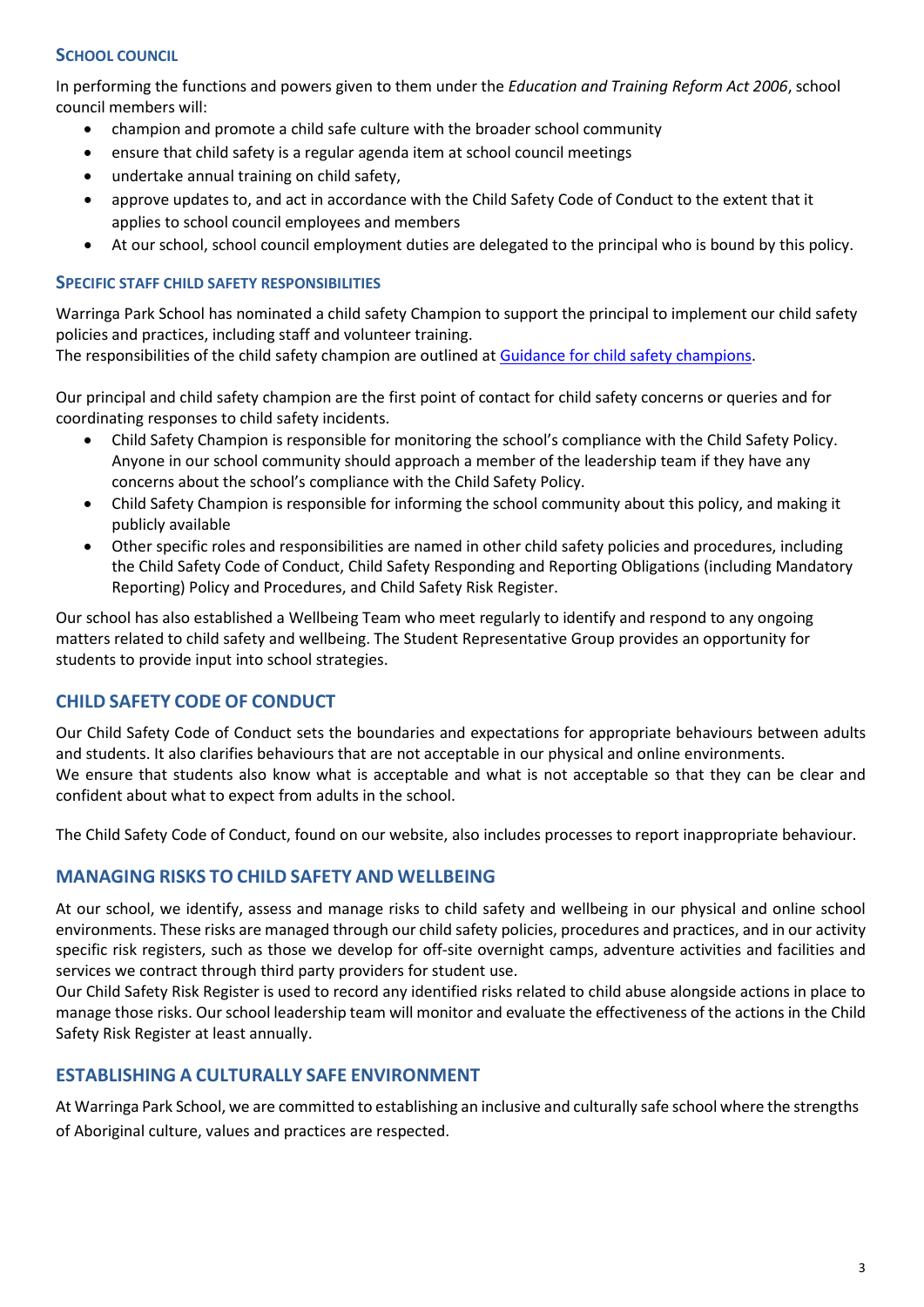We think about how every student can have a positive experience in a safe environment. For Aboriginal students, we recognise the link between Aboriginal culture, identity and safety and actively create opportunities for Aboriginal students and the Aboriginal community to have a voice and presence in our school planning, policies, and activities.

# **STUDENT EMPOWERMENT**

To support child safety and wellbeing at Warringa Park School, we work to create an inclusive and supportive environment that encourages students and families to contribute to our child safety approach and understand their rights and their responsibilities.

Respectful relationships between students are reinforced and we encourage strong friendships and peer support in the school to ensure a sense of belonging through implementing our whole school approach to Respectful Relationships, our student Code of Conduct and our school values

We inform students of their rights through our whole school approach to Respectful Relationships and give them the skills and confidence to recognise unsafe situations with adults or other students and to speak up and act on concerns relating to themselves or their peers. We ensure our students know who to communicate to if they are worried or feeling unsafe and we encourage them to share concerns with a trusted adult at any time. Students and families can also access information on how to report concerns via the school reception, principal or a member of the leadership team.

When the school is gathering information in relation to a complaint about alleged misconduct or abuse of a child, we will listen to the complainant's account and take them seriously, check our understanding of the complaint, support the student and keep them (and their parents and carers, as appropriate) informed about progress.

## **FAMILY ENGAGEMENT**

Our families and the school community have an important role in monitoring and promoting children's safety and wellbeing and helping children to raise any concerns.

To support family engagement, at Warringa Park School we are committed to providing families and community with accessible information about our school's child safe policies and practices and involving them in our approach to child safety and wellbeing.

We will create opportunities for families to have input into the development and review of our child safety policies and practices and encourage them to raise any concerns and ideas for improvement.

We do this by:

- through the parent portal, school website, newsletters, other communications, school council, subcommittees of school council, student, staff, and parent meetings
- all of our child safety policies and procedures will be available for students and parents at on our webpage and school reception
- Newsletters, Seesaw and or Compass will inform families and the school community about any significant updates to our child safety policies or processes, and strategies or initiatives that we are taking to ensure student safety.
- PROTECT Child Safety posters will be displayed across the school in the wellbeing hub, conference room, staffroom and meeting rooms.

#### **DIVERSITY AND EQUITY**

As a child safe organisation, we celebrate the rich diversity of our students, families and community and promote respectful environments that are free from discrimination. Our focus is on wellbeing and growth for all.

We recognise that every child has unique skills, strengths and experiences to draw on.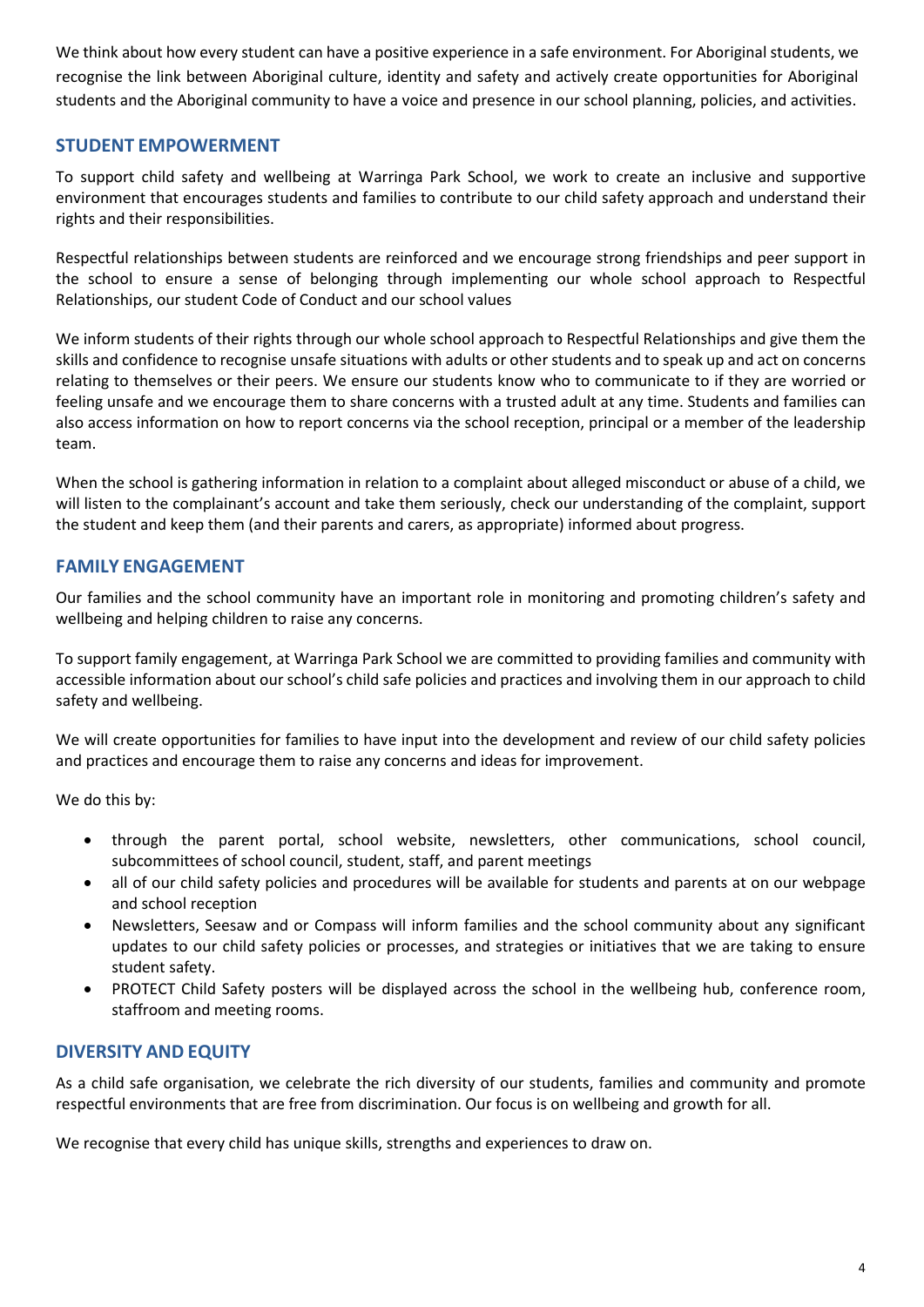We pay particular attention to individuals and groups of children and young people in our community with additional and specific needs. This includes tailoring our child safety strategies and supports to the needs of:

- Aboriginal children and young people
- children from culturally and linguistically diverse backgrounds
- children and young people with disabilities
- children unable to live at home or impacted by family violence
- international students
- children and young people who identify as LGBTIQ+.

Our Student Wellbeing and Engagement Policy, found on our website, provides more information about the measures we have in place to support diversity and equity.

# **SUITABLE STAFF AND VOLUNTEERS**

At Warringa Park School, we apply robust child safe recruitment, induction, training, and supervision practices to ensure that all staff, contractors, and volunteers are suitable to work with children.

## **STAFF RECRUITMENT**

When recruiting staff, we follow the Department of Education and Training's recruitment policies and guidelines, available on the Policy and Advisory Library (PAL) at:

- [Recruitment in Schools](https://www2.education.vic.gov.au/pal/recruitment-schools/overview)
- [Suitability for Employment Checks](https://www2.education.vic.gov.au/pal/suitability-employment-checks/overview)
- [School Council Employment](https://www2.education.vic.gov.au/pal/school-council-employment/overview)
- [Contractor OHS Management.](https://www2.education.vic.gov.au/pal/contractor-ohs-management/policy)

When engaging staff to perform child-related work, we:

- sight, verify and record the person's Working with Children clearance or equivalent background check such as a Victorian teaching registration
- collect and record:
	- o proof of the person's identity and any professional or other qualifications
	- o the person's history of working with children
	- o references that address suitability for the job and working with children.
	- $\circ$  references that address suitability for the job and working with children.

#### **STAFF INDUCTION**

All newly appointed staff will be expected to participate in our child safety and wellbeing induction program. The program will include a focus on:

- the Child Safety and Wellbeing Policy (this document)
- the Child Safety Code of Conduct
- the Child Safety Responding and Reporting Obligations (including Mandatory Reporting) Policy and Procedures and
- any other child safety and wellbeing information that school leadership considers appropriate to the nature of the role.

#### **ONGOING SUPERVISION AND MANAGEMENT OF STAFF**

All staff engaged in child-connected work will be supervised appropriately to ensure that their behaviour towards children is safe and appropriate.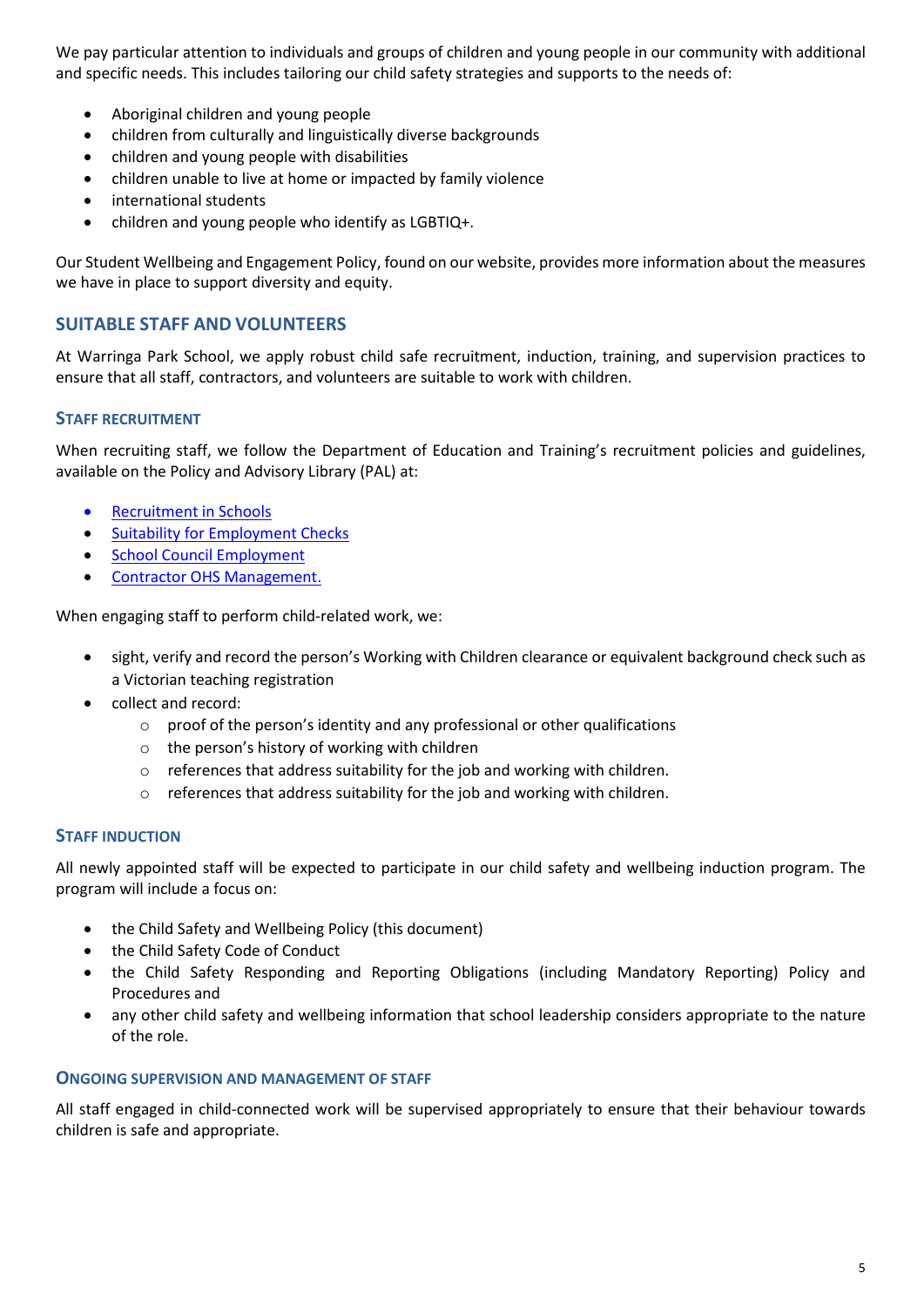Staff will be monitored and assessed to ensure their continuing suitability for child-connected work. This will be done by regular performance reviews.

Inappropriate behaviour towards children and young people will be managed swiftly and in accordance with our school and department policies and our legal obligations. Child safety and wellbeing will be paramount.

### **SUITABILITY OF VOLUNTEERS**

All volunteers are required to comply with our Volunteers Policy, found on our website, which describes how we assess the suitability of prospective volunteers and outlines expectations in relation to child safety and wellbeing induction and training, and supervision and management.

# **CHILD SAFETY KNOWLEDGE, SKILLS AND AWARENESS**

Ongoing training and education are essential to ensuring that staff understand their roles and responsibilities and develop their capacity to effectively address child safety and wellbeing matters.

In addition to the child safety and wellbeing induction, our staff will participate in a range of training and professional learning to equip them with the skills and knowledge necessary to maintain a child safe environment.

Staff child safety and wellbeing training will be delivered at least annually and will include guidance on:

- our school's child safety and wellbeing policies, procedures, codes, and practices
- completing the Protecting Children [Mandatory Reporting and Other Legal Obligations](http://elearn.com.au/det/protectingchildren/) online module annually
- recognising indicators of child harm including harm caused by other children and students
- responding effectively to issues of child safety and wellbeing and supporting colleagues who disclose harm
- how to build culturally safe environments for children and students
- information sharing and recordkeeping obligations
- how to identify and mitigate child safety and wellbeing risks in the school environment.

Other professional learning and training on child safety and wellbeing, for example, training for our volunteers, will be tailored to specific roles and responsibilities and any identified or emerging needs or issues.

#### **SCHOOL COUNCIL TRAINING AND EDUCATION**

To ensure our school council is equipped with the knowledge required to make decisions in the best interests of student safety and wellbeing, and to identify and mitigate child safety and wellbeing risks in our school environment, the council is trained at least annually. Training includes guidance on:

- individual and collective obligations and responsibilities for implementing the Child Safe Standards and managing the risk of child abuse
- child safety and wellbeing risks in our school environment
- Warringa Park School child safety policies, procedures, codes and practices

# **COMPLAINTS AND REPORTING PROCESSES**

Warringa Park School fosters a culture that encourages staff, volunteers, students, parents, and the school community to raise concerns and complaints. This makes it more difficult for breaches of the code of conduct, misconduct or abuse to occur and remain hidden.

We have clear pathways for raising complaints and concerns and responding and this is documented in our school's Complaint Policy. The Complaints Policy can be found in the policies section of our school website.

If there is an incident, disclosure, allegation or suspicion of child abuse, all staff and volunteers (including school council employees and homestay providers must follow our Child Safety Responding and Reporting Obligations Policy and Procedures, found on our website. Our policy and procedures address complaints and concerns of child abuse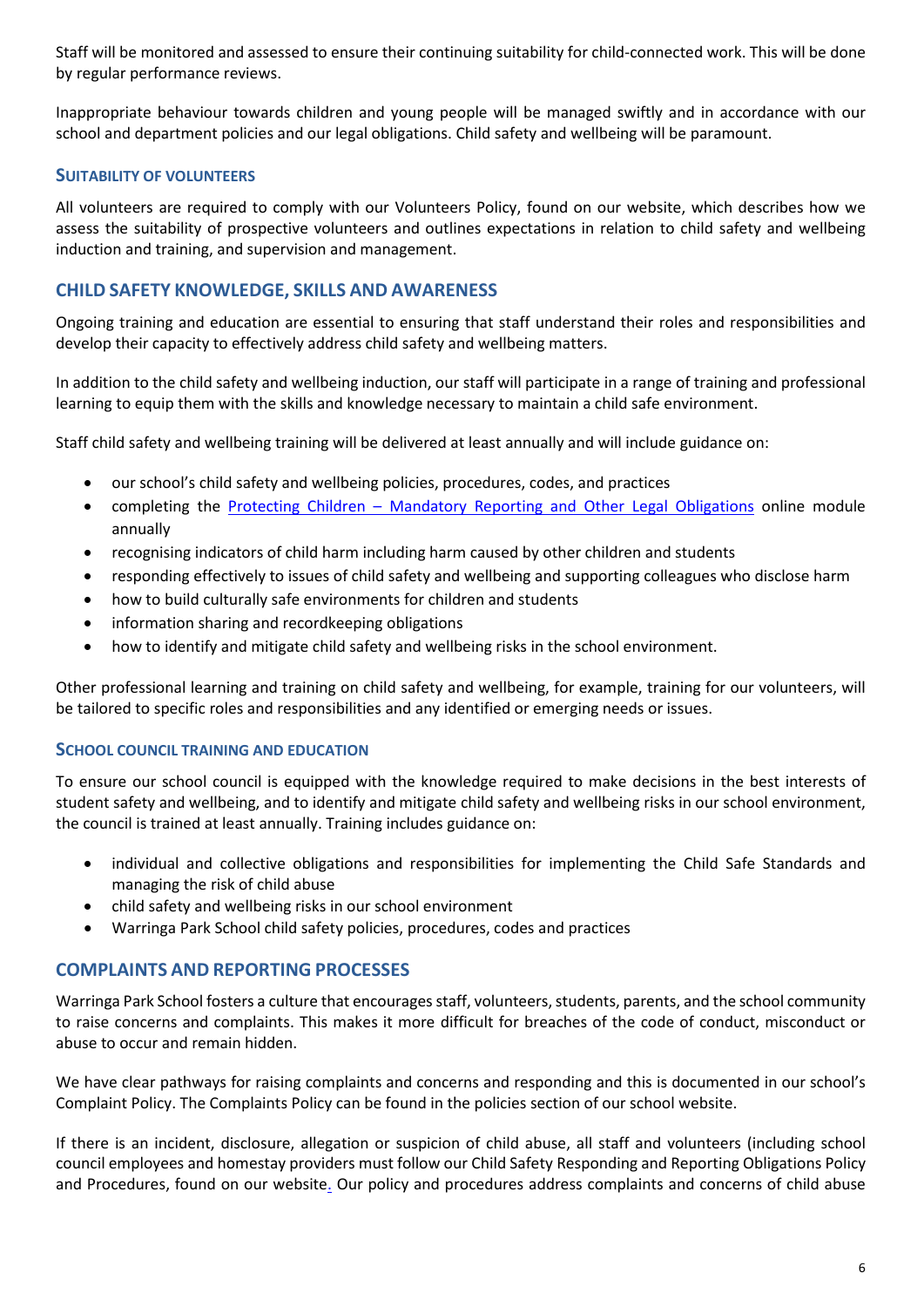made by or in relation to a child or student, school staff, volunteers, contractors, service providers, visitors or any other person while connected to the school.

As soon as any immediate health and safety concerns are addressed, and relevant school staff have been informed, we will ensure our school follows:

- the [Four Critical Actions](https://www.education.vic.gov.au/Documents/about/programs/health/protect/FourCriticalActions_ChildAbuse.pdf) for complaints and concerns relating to adult behaviour towards a child
- the [Four Critical Actions: Student Sexual Offending](https://www.education.vic.gov.au/school/teachers/health/childprotection/Pages/stusexual.aspx) for complaints and concerns relating to student sexual offending

Our Student Wellbeing and Engagement Policy and Bullying Prevention Policy, both found on our website, cover complaints and concerns relating to student physical violence or other harmful behaviours.

# **COMMUNICATIONS**

Warringa Park School is committed to communicating our child safety strategies to the school community through:

- ensuring that key child safety policies are available on our website including the Child Safety Policy (this document), Child Safety Code of Conduct, and the Child Safety Responding and Reporting Obligations (including Mandatory Reporting) Policy and Procedure
- displaying PROTECT posters around the school
- updates in our school newsletter
- ensuring that child safety is a regular agenda item at school leadership meetings, staff meetings and school council meetings.

## **PRIVACY AND INFORMATION SHARING**

Warringa Park School collects, uses, and discloses information about children and their families in accordance with Victorian privacy laws, and other relevant laws. For information on how our school collects, uses and discloses information refer to: [Schools' Privacy Policy.](https://www.education.vic.gov.au/Pages/schoolsprivacypolicy.aspx)

#### **RECORDS MANAGEMENT**

We acknowledge that good records management practices are a critical element of child safety and wellbeing and manage our records in accordance with the Department of Education and Training's policy: [Records Management –](https://www2.education.vic.gov.au/pal/records-management/policy) [School Records](https://www2.education.vic.gov.au/pal/records-management/policy)

# **REVIEW OF CHILD SAFETY PRACTICES**

At Warringa Park School, we have established processes for the review and ongoing improvement of our child safe policies, procedures, and practices.

We will:

- review and improve our policy every 2 years or after any significant child safety incident
- analyse any complaints, concerns, and safety incidents to improve policy and practice
- act with transparency and share pertinent learnings and review outcomes with school staff and our school community.

# **RELATED POLICIES AND PROCEDURES**

This Child Safety and Wellbeing Policy is to be read in conjunction with other related school policies, procedures, and codes. These include our:

- Bullying Prevention Policy
- Child Safety Responding and Reporting Obligations Policy and Procedures
- Child Safety Code of Conduct
- Complaints Policy